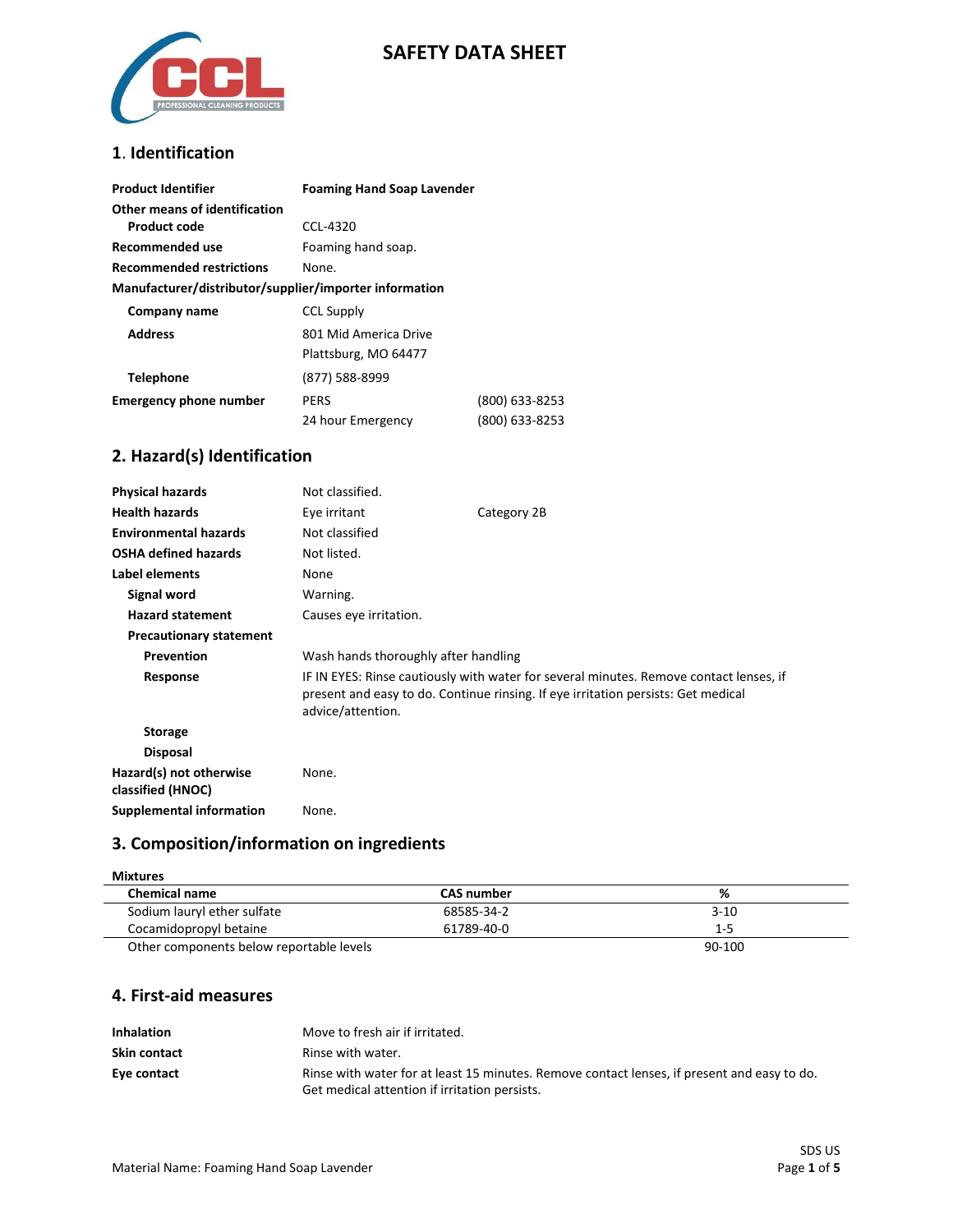| Ingestion                                                                    | Rinse mouth. Get medical attention if symptoms occur. Do not induce vomiting.                                          |
|------------------------------------------------------------------------------|------------------------------------------------------------------------------------------------------------------------|
| <b>Most important</b><br>symptoms/effects, acute and<br>delayed              | Dermatitis. Rash. May cause an allergic skin reaction.                                                                 |
| Indication of immediate<br>medical attention and special<br>treatment needed | Provide general support measures and treat symptomatically. Keep victim under observation.<br>Symptoms may be delayed. |
| <b>General information</b>                                                   | Hand washing liquid is generally non-toxic. It is meant to be in direct contact with skin.                             |

# **5. Fire-fighting measures**

| Suitable extinguishing media                                        | Water fog. Foam. Dry chemical powder. Carbon dioxide $(CO2)$ .                                |
|---------------------------------------------------------------------|-----------------------------------------------------------------------------------------------|
| Unsuitable extinguishing<br>media                                   | None known.                                                                                   |
| Specific hazards arising from<br>the chemical                       | During fire, gases hazardous to health may be formed.                                         |
| Special protective equipment<br>and precautions for<br>firefighters | Self-contained breathing apparatus and full protecting clothing must be worn in case of fire. |
| <b>Fire-fighting</b><br>equipment/instructions                      | Move containers from fire area if you can do so without risk.                                 |
| <b>Specific methods</b>                                             | Use standard firefighting procedures and consider the hazards of other involved materials.    |
| <b>General fire hazards</b>                                         | No unusual fire or explosion hazards noted.                                                   |

# **6. Accidental release measures**

| Personal precautions,<br>protective equipment and<br>emergency procedures | Wear appropriate protective equipment and clothing during clean-up. Wear eye/face<br>protection.                                                                                                                                                                 |
|---------------------------------------------------------------------------|------------------------------------------------------------------------------------------------------------------------------------------------------------------------------------------------------------------------------------------------------------------|
| <b>Methods and materials for</b><br>containment and cleaning up           | Caution – spillages may be slippery.                                                                                                                                                                                                                             |
|                                                                           | Large spills: Stop the flow of material, if this is without risk. Dike the spilled material, where<br>this is possible. Absorb in vermiculite, dry sand or earth and place into containers. Prevent<br>entry into waterways, sewer, basements or confined areas. |
|                                                                           | Small spills: Wipe up with absorbent material (e.g. cloth, fleece). Clean surface thoroughly to<br>remove residual contamination.                                                                                                                                |
|                                                                           | Never return spills to original container for re-use. For waste disposal, see section 13 of the<br>SDS.                                                                                                                                                          |
| <b>Environmental precautions</b>                                          | Avoid discharge into areas not consistent with package labeling.                                                                                                                                                                                                 |

## **7. Handling and storage**

| Precautions for safe handling | Avoid contact with eye. Avoid prolonged exposure. Observe good industrial hygiene practices. |
|-------------------------------|----------------------------------------------------------------------------------------------|
| Conditions for safe storage,  | Store in original tightly closed container. Do not store in extreme conditions.              |
| including any                 |                                                                                              |
| incompatibilities             |                                                                                              |

# **8. Exposure controls/personal protection**

#### **Occupational exposure limits** None

**Biological limit values**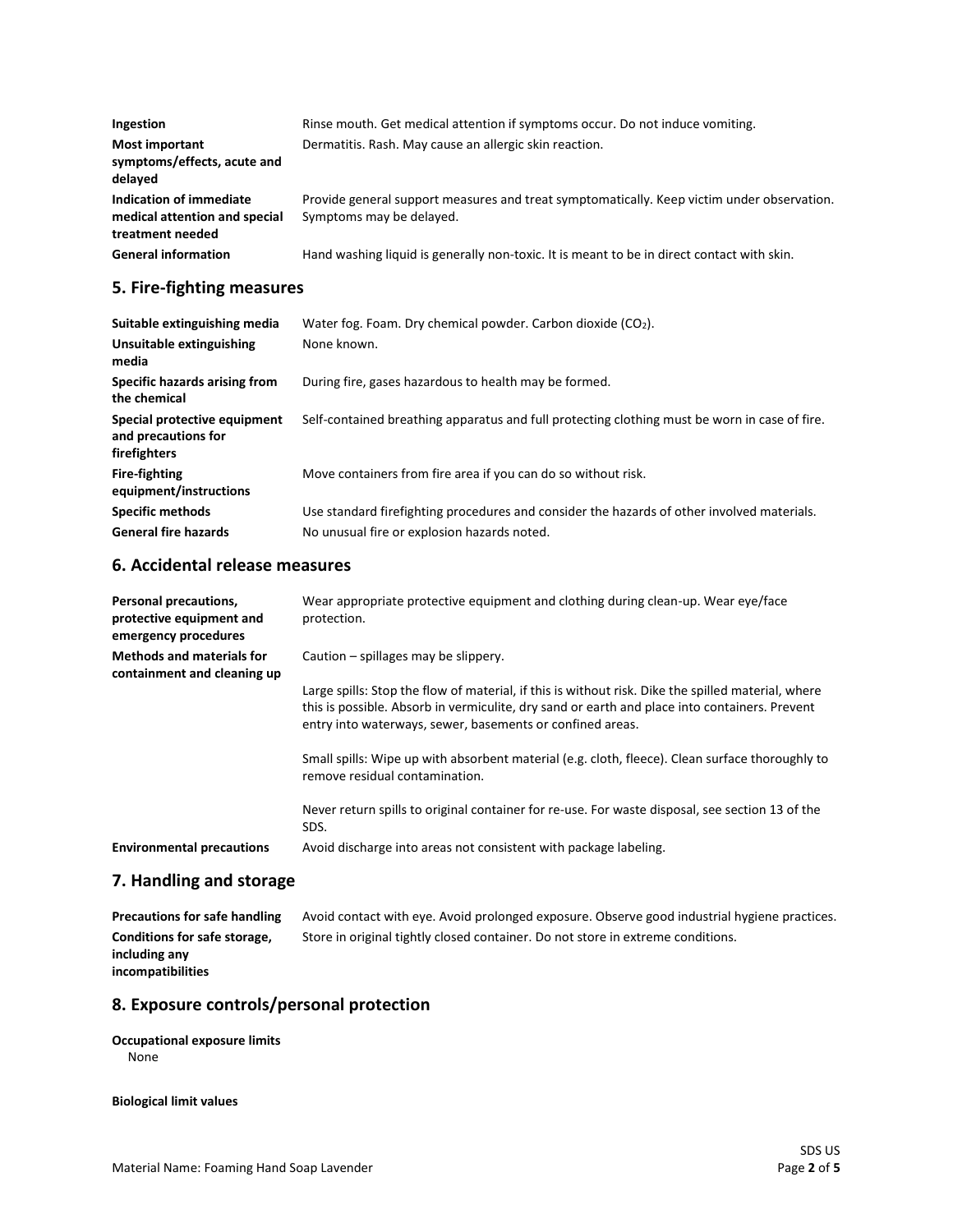None

**General hygiene considerations**

| <b>Appropriate engineering</b><br>controls | Emergency eye wash stations and showers should be readily accessible. |
|--------------------------------------------|-----------------------------------------------------------------------|
|                                            | Individual protection measures, such as personal protective equipment |
| Eye/face protection                        | Avoid contact with eyes.                                              |
| Skin protection                            |                                                                       |
| <b>Hand protection</b>                     | None.                                                                 |
| Other                                      | None.                                                                 |
| <b>Respiratory protection</b>              | Respiratory protection not required.                                  |
| <b>Thermal hazards</b>                     | None.                                                                 |

# **9. Physical and chemical properties**

None.

| Appearance                       |                        |
|----------------------------------|------------------------|
| <b>Physical State</b>            | Clear liquid.          |
| Color                            | Violet.                |
| Odor                             | Lavender Vanilla.      |
| <b>Odor threshold</b>            | Not available.         |
| рH                               | $6 - 7$ .              |
| Melting/freezing point           | Not available.         |
| Initial boiling point and        | >212°F (100°C)         |
| boiling range                    |                        |
| Flash point                      | >385°F (196°C)         |
| <b>Evaporation rate</b>          | Not available.         |
| Flammability                     | Not available.         |
| <b>Flammability Limits</b>       |                        |
| Upper                            | Not available.         |
| Lower                            | Not available.         |
| Vapor pressure                   | Not available.         |
| Vapor density                    | Not available.         |
| Specific gravity (water=1)       | 1.01                   |
| Solubility in water              | Soluble                |
| <b>Partition coefficient</b>     | Not available.         |
| (n-octanol/water)                |                        |
| <b>Auto-ignition temperature</b> | Not available.         |
| <b>Decomposition temperature</b> | Decomposes on heating. |
| <b>Viscosity</b>                 | Not available.         |

# **10. Stability and reactivity**

| Reactivity                                   | This product is stable and non-reactive under normal conditions of use. |
|----------------------------------------------|-------------------------------------------------------------------------|
| <b>Chemical stability</b>                    | Material is stable under normal conditions.                             |
| <b>Possibility of hazardous</b><br>reactions | Hazardous polymerization does not occur.                                |
| <b>Conditions to avoid</b>                   | Heat, flames can cause product to decompose.                            |
| Incompatible materials                       | None.                                                                   |
| <b>Hazardous decomposition</b>               | Carbon dioxide, carbon monoxide.                                        |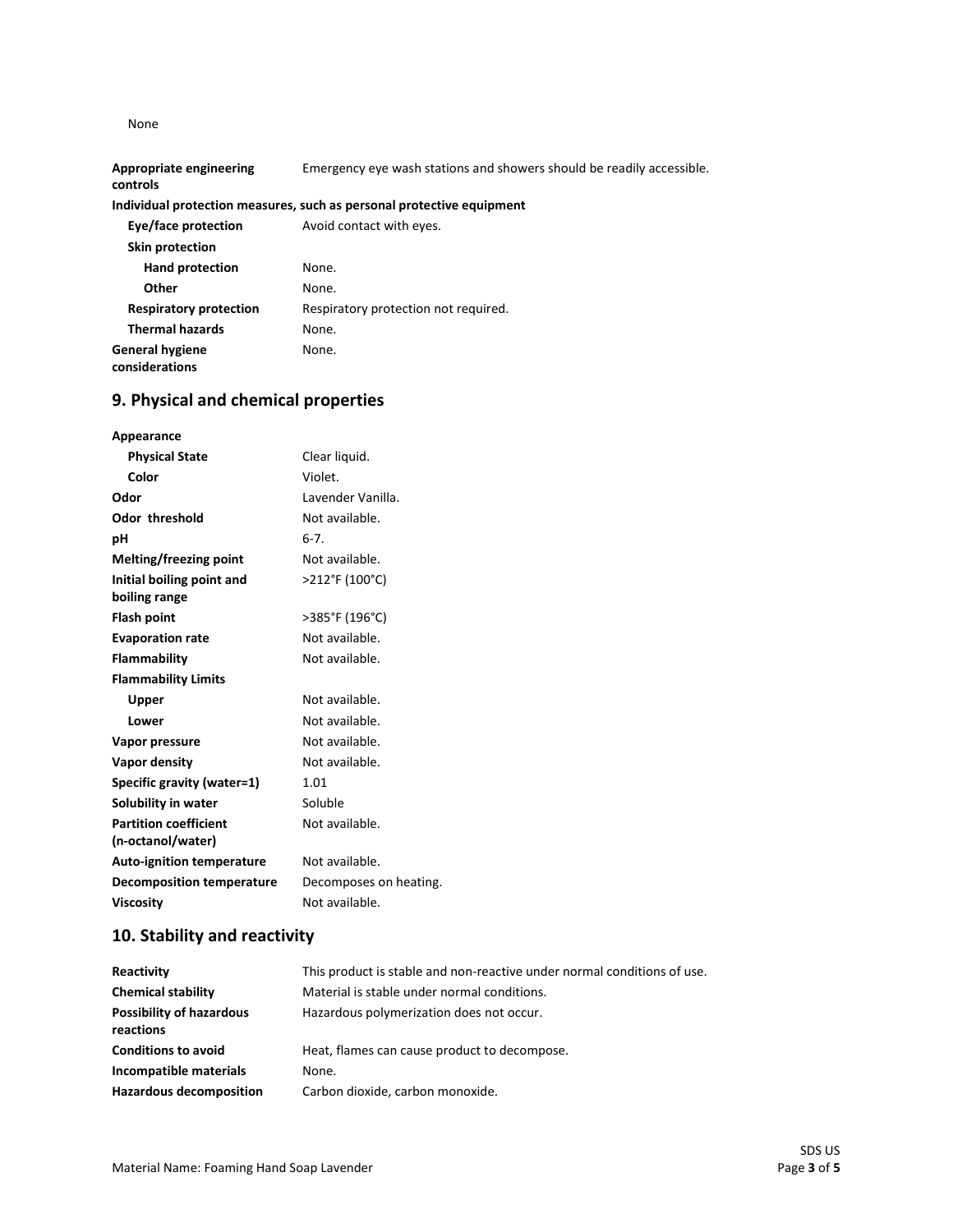**products**

# **11. Toxicological information**

| Information on likely routes<br>of exposure                                        |                                                                    |
|------------------------------------------------------------------------------------|--------------------------------------------------------------------|
| <b>Ingestion</b>                                                                   | Expected to be a low ingestion hazard.                             |
| <b>Inhalation</b>                                                                  | Expected to be a low inhalation hazard.                            |
| Skin contact                                                                       | Prolonged skin contact may cause slight irritation.                |
| Eye contact                                                                        | Repeated and/or prolonged eye contact may cause slight irritation. |
| Symptoms related to the<br>physical, chemical and<br>toxicological characteristics | Dermatitis. Rash. May cause an allergic skin reaction.             |
| <b>Acute toxicity</b>                                                              | Not established.                                                   |

| Product                                                                    | <b>Route and Species</b>                                                                    | $LD_{50}$              |
|----------------------------------------------------------------------------|---------------------------------------------------------------------------------------------|------------------------|
| Foaming Hand Soap Lavender (CAS mixture)                                   |                                                                                             |                        |
| Acute                                                                      | Oral, rat                                                                                   | >5,000 mg/kg estimated |
| *Estimates for product may be based on additional component data not shown |                                                                                             |                        |
|                                                                            |                                                                                             |                        |
| Skin corrosion/irritation                                                  | Not classified.                                                                             |                        |
| Serious eye damage/<br>irritation                                          | May cause mild eye irritation.                                                              |                        |
| <b>Respiratory sensitization</b>                                           | Not classified.                                                                             |                        |
| <b>Skin sensitization</b>                                                  | Not classified.                                                                             |                        |
| <b>Germ cell mutagenicity</b>                                              | Not classified.                                                                             |                        |
| Carcinogenicity                                                            | Not considered a carcinogen.                                                                |                        |
| OSHA Specifically Regulated Substances (29 CFR 1910.1001-1050)             |                                                                                             |                        |
| Not Listed.                                                                |                                                                                             |                        |
| <b>Reproductive toxicity</b>                                               | Not classified.                                                                             |                        |
| Specific target organ toxicity<br>- single exposure                        | Not classified.                                                                             |                        |
| Specific target organ toxicity<br>- repeated exposure                      | Not classified.                                                                             |                        |
| <b>Aspiration hazard</b>                                                   | Not considered an aspiration hazard.                                                        |                        |
| 12. Ecological information                                                 |                                                                                             |                        |
| <b>Ecotoxicity</b><br>No information.                                      |                                                                                             |                        |
|                                                                            |                                                                                             |                        |
| Persistence and degradability                                              | Not available.                                                                              |                        |
| <b>Bioaccumulative potential</b>                                           | Potential to bioaccumulate is low.                                                          |                        |
| Mobility in soil                                                           | Not available.                                                                              |                        |
| Other adverse effects                                                      | Not available.                                                                              |                        |
| 13. Disposal considerations                                                |                                                                                             |                        |
| <b>Disposal instructions</b>                                               | Dispose of in accordance with local regulations.                                            |                        |
| Local disposal regulations                                                 | None.                                                                                       |                        |
| Waste from residues/unused                                                 | Dispose of in accordance with local regulations. Empty containers or liners may retain some |                        |

product residues. This material and its container must be disposed of in a safe manner. (see:

**product**